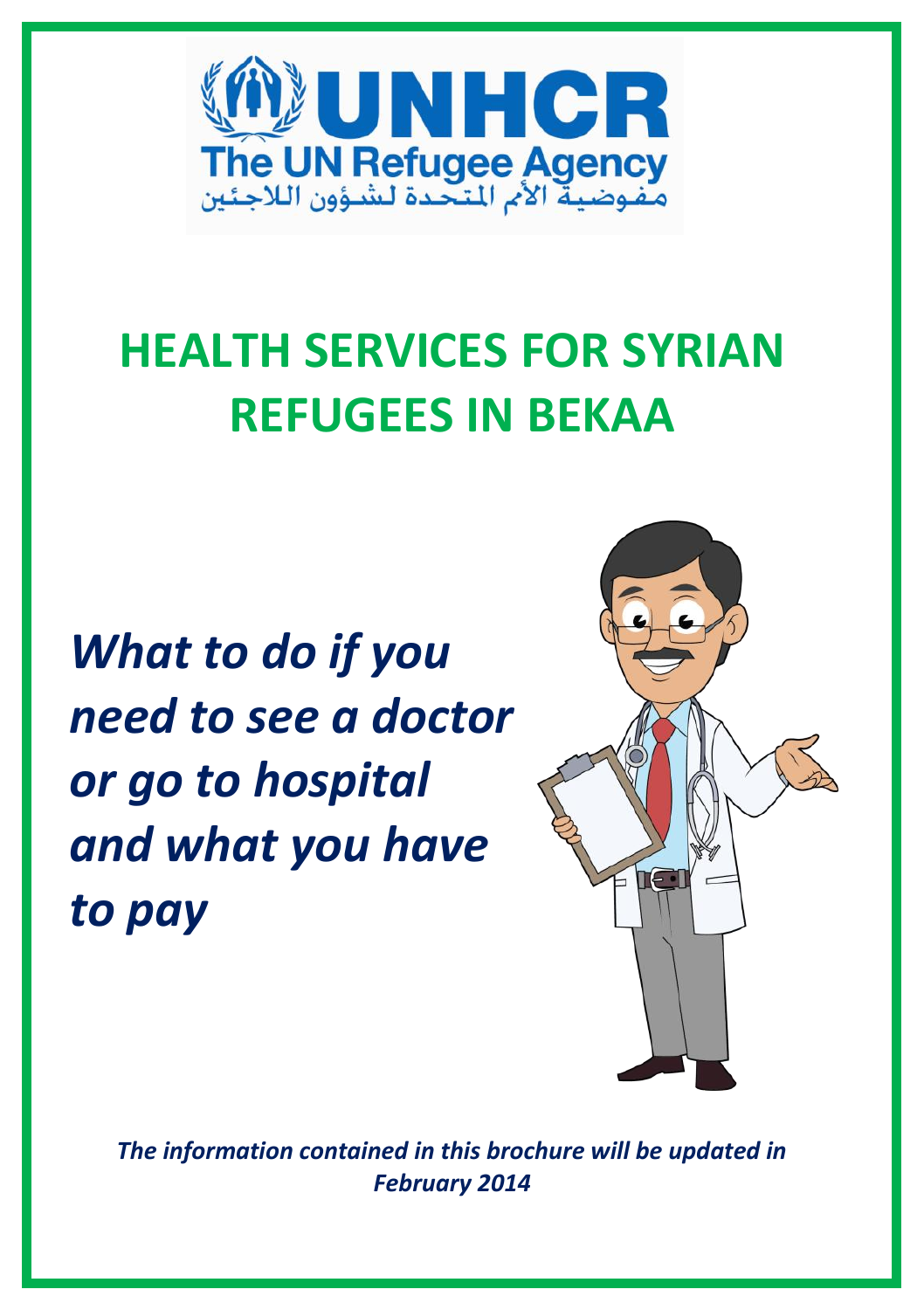## **TABLE OF CONTENTS**

#### **ACCESS TO HEALTH SERVICES**

## **I am a Syrian refugee. Can I go to a doctor or a hospital in Lebanon?**

Yes. UNHCR provides health care services to registered refugees through its partners.

Registered Syrian refugees can see a doctor at a **Primary Health Care Centre ("PHCc") or a Health Centre ("dispensary")** for medical consultations, prescriptions, laboratory tests, immunizations, antenatal care and other reproductive health services, management of chronic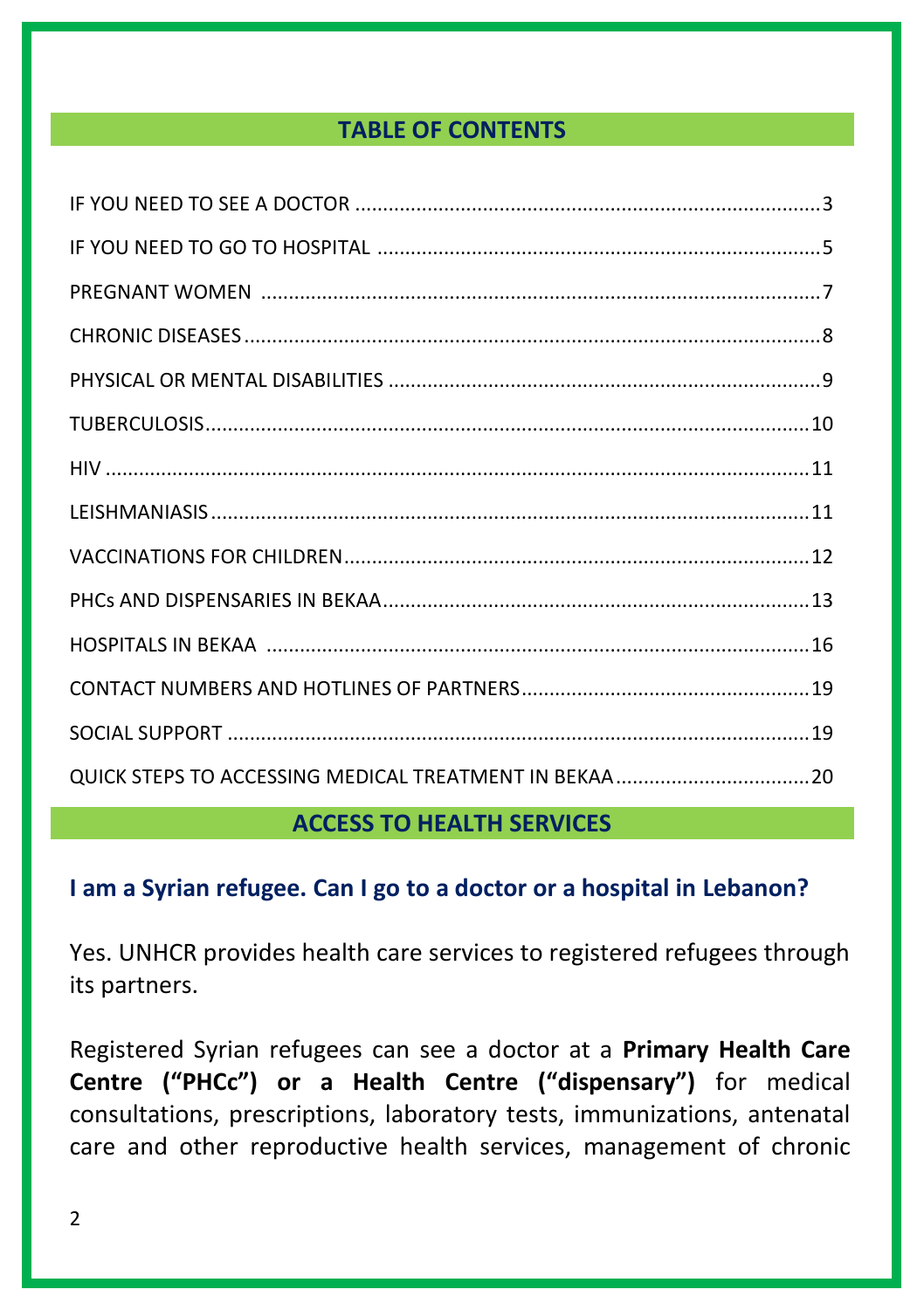diseases. You can also receive mental health treatment, including counseling and other psychological support services.

You should only go to hospital in a medical emergency.

If you need to see a doctor you should go to the PHCc, dispensaries that are listed at the end of this brochure. **If you go to another PHCc or dispensary they will charge you more for your treatment.**

In a medical **emergency**, call the Hotline of your area:

**GlobeMed 01-518111 in Bekaa**. Other phone numbers listed in this brochure will give you information about health and social assistance, if you are a victim of sexual assault or violence or for any other emergency.

## **What if I am an unregistered Syrian refugee/awaiting registration?**

Unregistered Syrian refugees and those awaiting registration have access to some services and assistance, namely: vaccinations for children, care for newborn babies and first visit for pregnant women, child and maternal acute illnesses and communicable diseases.

#### **Is the Lebanese health system different from the Syrian health system?**

Yes. The Lebanese health system is very different to the Syrian health system. It is highly privatized and registered Syrian refugees have to pay a contribution towards their health care, in the same way that Lebanese do.

#### **IF YOU NEED TO SEE A DOCTOR**

If you need to see a doctor, you should contact the PHCc or dispensary in advance to check if there is a doctor available that day and make an appointment. Check the list of PHCc or dispensaries below.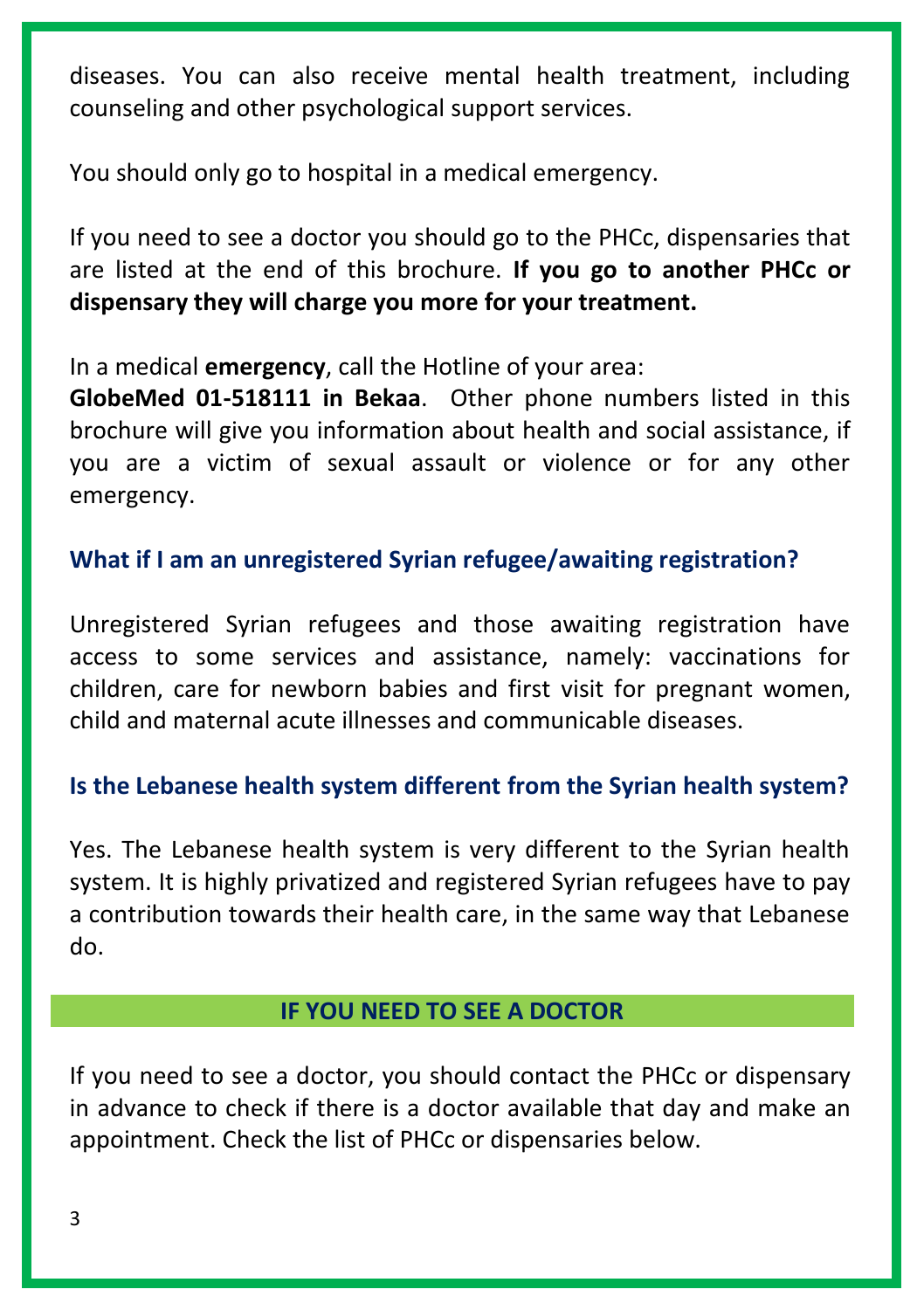#### **DOCTOR'S FEES**

When you go to see a doctor at a PHCc or a dispensary you will be charged between 3,000 LL – 5,000 LL for a consultation. UNHCR's partners pay the remainder of your consultation fees.

For laboratory and diagnostic tests, UNHCR covers up to 85% of the cost for children under 5 years old, elderly over 60 years old, pregnant women and other vulnerable individuals.

The remaining 15% of the cost must be paid by the patient. All other individuals are required to pay 100% of their medical costs. Please see the table below for more information.

| <b>Service</b>                                                                                           | What you pay                                                                                                                                                                                                                                                                                             |
|----------------------------------------------------------------------------------------------------------|----------------------------------------------------------------------------------------------------------------------------------------------------------------------------------------------------------------------------------------------------------------------------------------------------------|
| Vaccines                                                                                                 | Free at all PHC centers and dispensaries                                                                                                                                                                                                                                                                 |
| Consultation                                                                                             | $3,000 - 5,000$ LBP                                                                                                                                                                                                                                                                                      |
| Acute medications                                                                                        | Free                                                                                                                                                                                                                                                                                                     |
| <b>Chronic medications</b><br>(diabetes, cardiac<br>conditions, hypertension,<br>asthma, epilepsy, etc.) | 1,000 LBP per visit (handling fee)                                                                                                                                                                                                                                                                       |
| Family planning (Insertion<br>of IUD, pills, condoms)                                                    | Free                                                                                                                                                                                                                                                                                                     |
| 2 ultrasounds for pregnant<br>women                                                                      | Free                                                                                                                                                                                                                                                                                                     |
| Dental care                                                                                              | Subsidised. Please refer to the PHC or<br>dispensary for the exact costs.                                                                                                                                                                                                                                |
| Laboratory and diagnostic<br>tests                                                                       | 15% of the cost for<br>For children under 5 years<br>Persons over 60<br>٠<br>Persons with disabilities<br>٠<br>Pregnant women<br>п<br>10% of the cost for those refugees with specific<br>needs who cannot afford it.<br>Other refugees will pay 100% of the cost of<br>Laboratory and diagnostic tests. |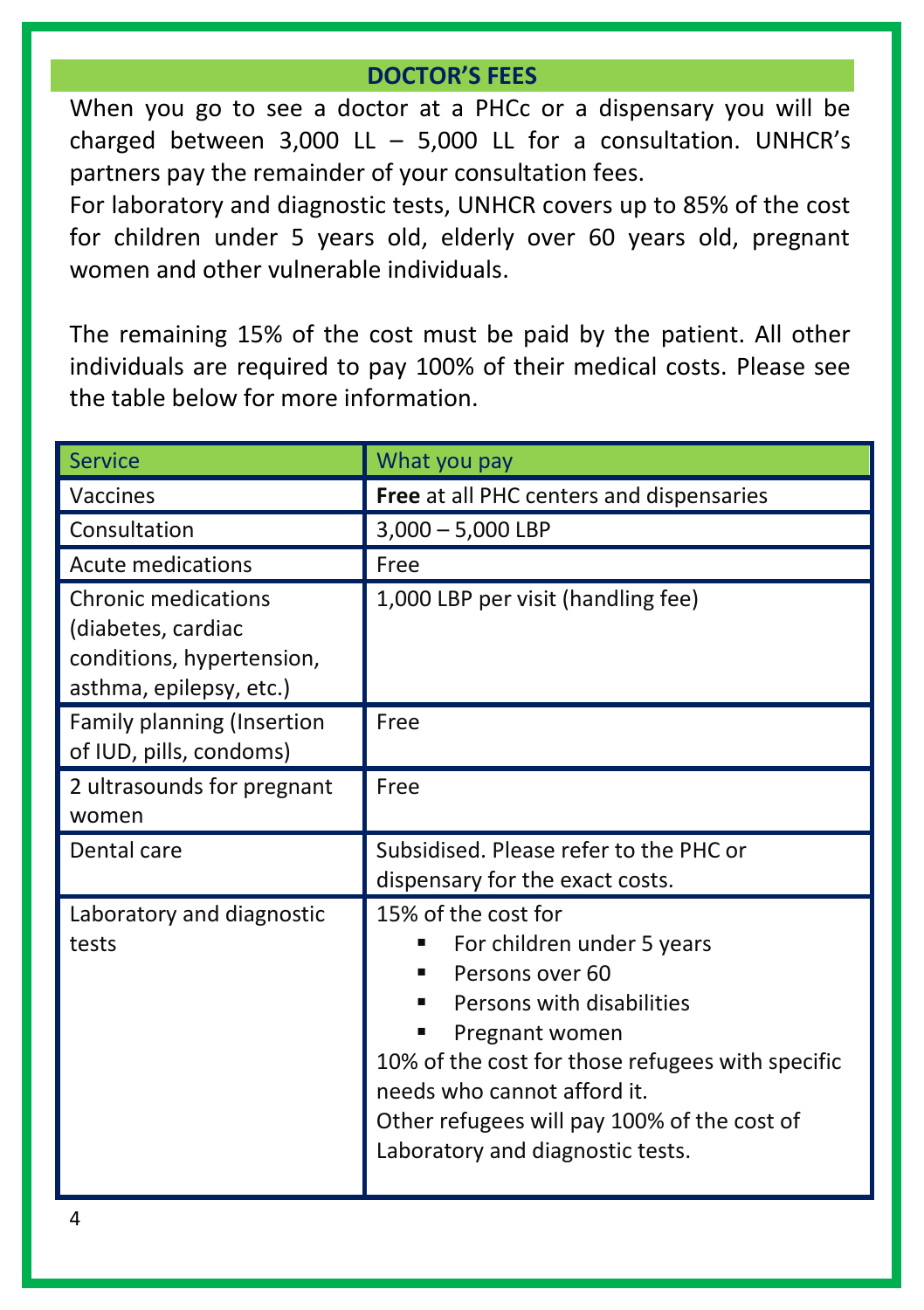#### **IF YOU NEED TO GO TO HOSPITAL**

#### **What do I do if I need to go to hospital?**

First, go to a PHCc or a dispensary before you go to hospital.

If a doctor in a PHCc or a dispensary recommends your admission to a hospital for inpatient care, you should obtain approval from GlobeMed Lebanon which is UNHCR'S partner for the



Bekaa region by telephoning them or visiting your nearest PHCc (list at the end of this brochure).

In a life-threatening emergency go straight to one of the hospitals listed on the back of this leaflet and then call GlobeMed Lebanon from the hospital, otherwise we cannot assist you financially with your medical bills.

> **GlobeMed Lebanon: 01-518111**



### **If I need to go to Hospital, will an ambulance take me?**

The ambulance will take the patient to hospital only in life threatening situations or when the patient cannot travel in a seated position by car.

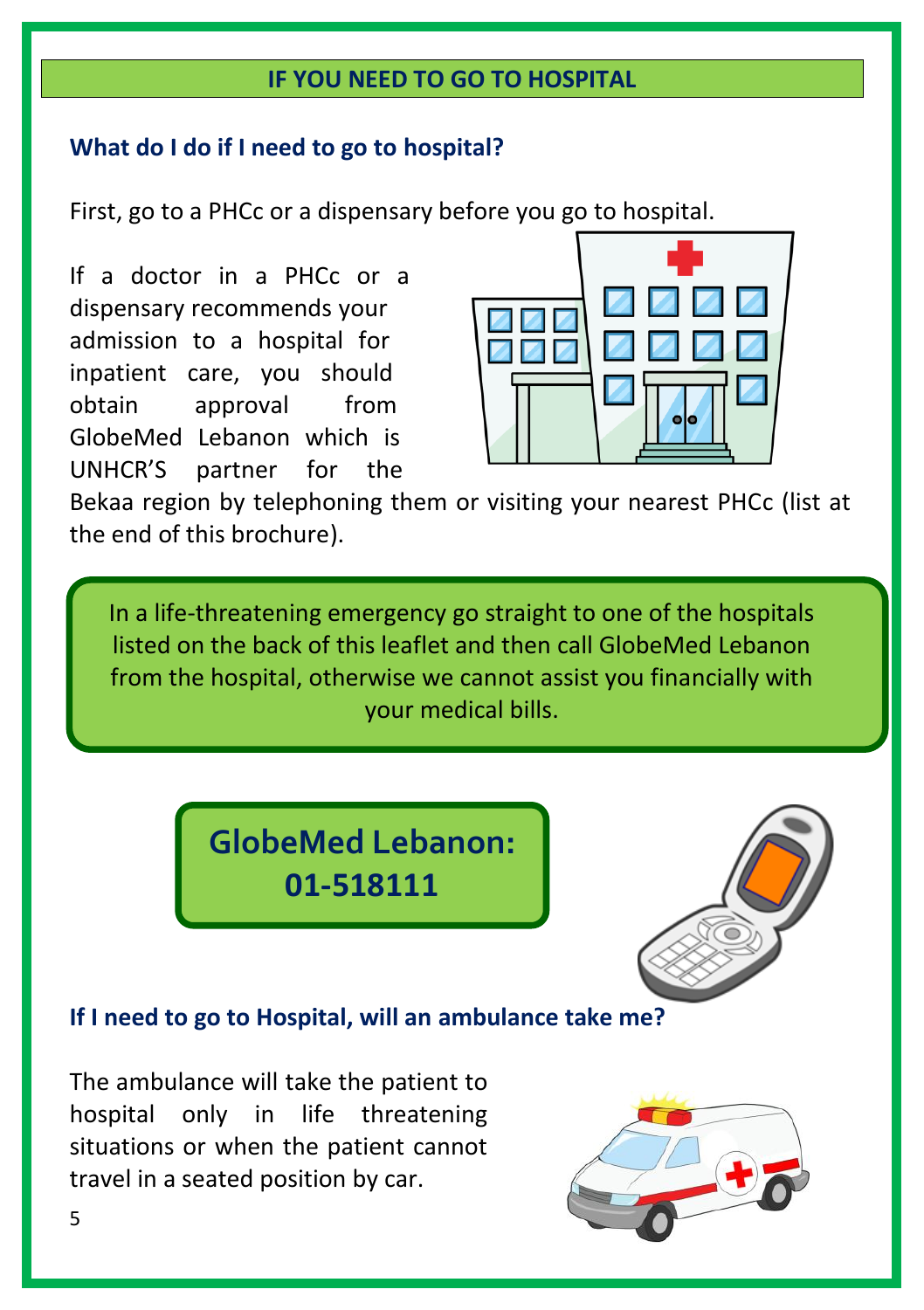The Lebanese Red Cross provides ambulance services in Lebanon. The number to call is three digits **140**

### **HOSPITAL FEES**

## **Will UNHCR pay my hospital bill?**

UNHCR pays up to 75% of the total cost of the following hospital services only:

- Life-saving emergencies
- Giving birth
- Care for newborn babies

You will have to pay the remaining 25% of the cost.

If you receive any other hospital service, you will have to pay the total cost of your hospital bill.

If you need a very expensive hospital treatment, disc disease or elective medical interventions, UNHCR's Exceptional Care Committee must first approve treatment before it will agree to cover up to 75% of the cost.

The Committee will consider:

- The need for and adequacy of the suggested treatment
- The cost and the need for financial assistance
- Feasibility of the treatment plan and prognosis

You should go to the hospitals listed at the end of this brochure because you will have to pay more if you go to any other hospital. Remember to call IMC before admission to the hospital so we can assist you financially with your medical bills. We will not reimburse any payments you may have advanced.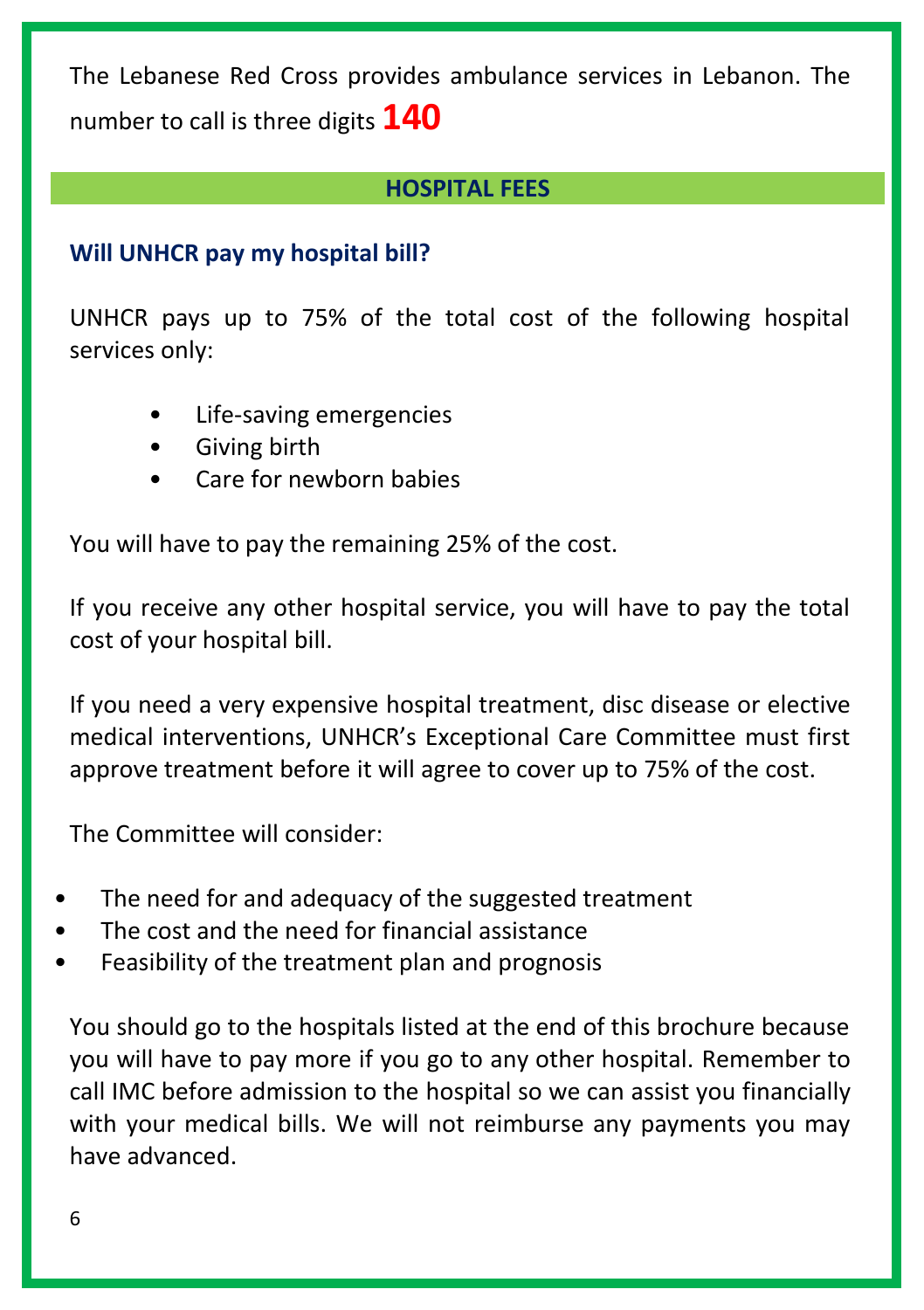# **DOCUMENTS TO TAKE WITH YOU TO THE DOCTOR OR TO THE HOSPITAL**

- **A valid ID document OR**
- **Your UNHCR Registration Certificate ("UN Paper")**

#### **PREGNANT WOMEN**

#### **I am pregnant. What services and assistance can I get?**

You can get pregnancy care at PHCc and dispensaries as well as two free ultrasounds. You will be provided with supplements needed for your and your baby's health.

UNHCR covers up to 85% of the cost of laboratory and diagnostic tests and 4 consultations for pregnant women. You will also have access to breastfeeding and personal hygiene awareness sessions and access to free



family planning services after you deliver your baby and two postnatal consultations.

In addition, UNHCR will cover 75% of the cost of your delivery.

If you are pregnant, you should go to a PHCc at least 4 times before you give birth. You should go to the PHCc that is closest to your address.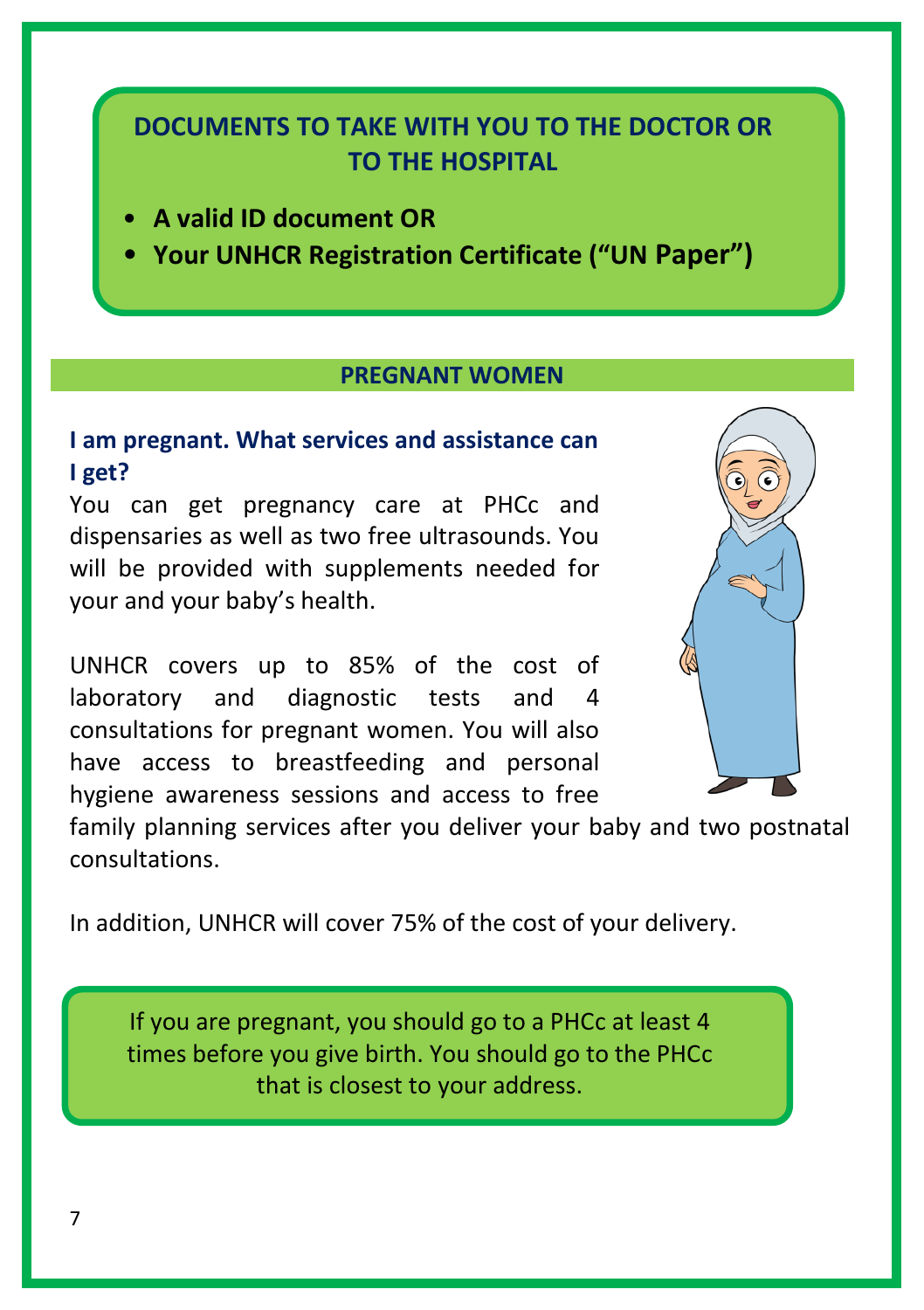When you are pregnant and you approach the PHCc for consultation you will be provided with a **Pregnant Card**. You **will have to keep it with you each time you come for a doctor's visit and when you come to the hospital to deliver your baby.**

During your pregnancy the doctor will prescribe you some supplements like calcium and iron. Don't forget to take them for your health and the health of your baby! Continue to take them as long as you are breastfeeding your baby. You will also need to visit your PHCc or dispensary one month after you give birth for post natal care to ensure your wellbeing.

#### **CHRONIC DISEASES**

## **Chronic disease such as diabetes, cardiac conditions, hypertension. Asthma, epilepsy, etc:**

If you have a chronic disease such as diabetes, cardiac conditions, hypertension, asthma, epilepsy, you should go to see a doctor at a PHCc or a dispensary for chronic disease control.

Locate a PHCc from YMCA network near you and register. Visit regularly and the health center will provide you with the necessary medication every month. This will manage your chronic condition and prevent further health consequences.

#### **Chronic diseases such as cancer, thalassemia, etc:**

UNHCR does not pay for chronic diseases that require repeated hospitalization, such as cancer, thalassemia or renal dialysis. If you have one of these conditions, you should go to see a Doctor at a PHCc or a dispensary to manage your condition.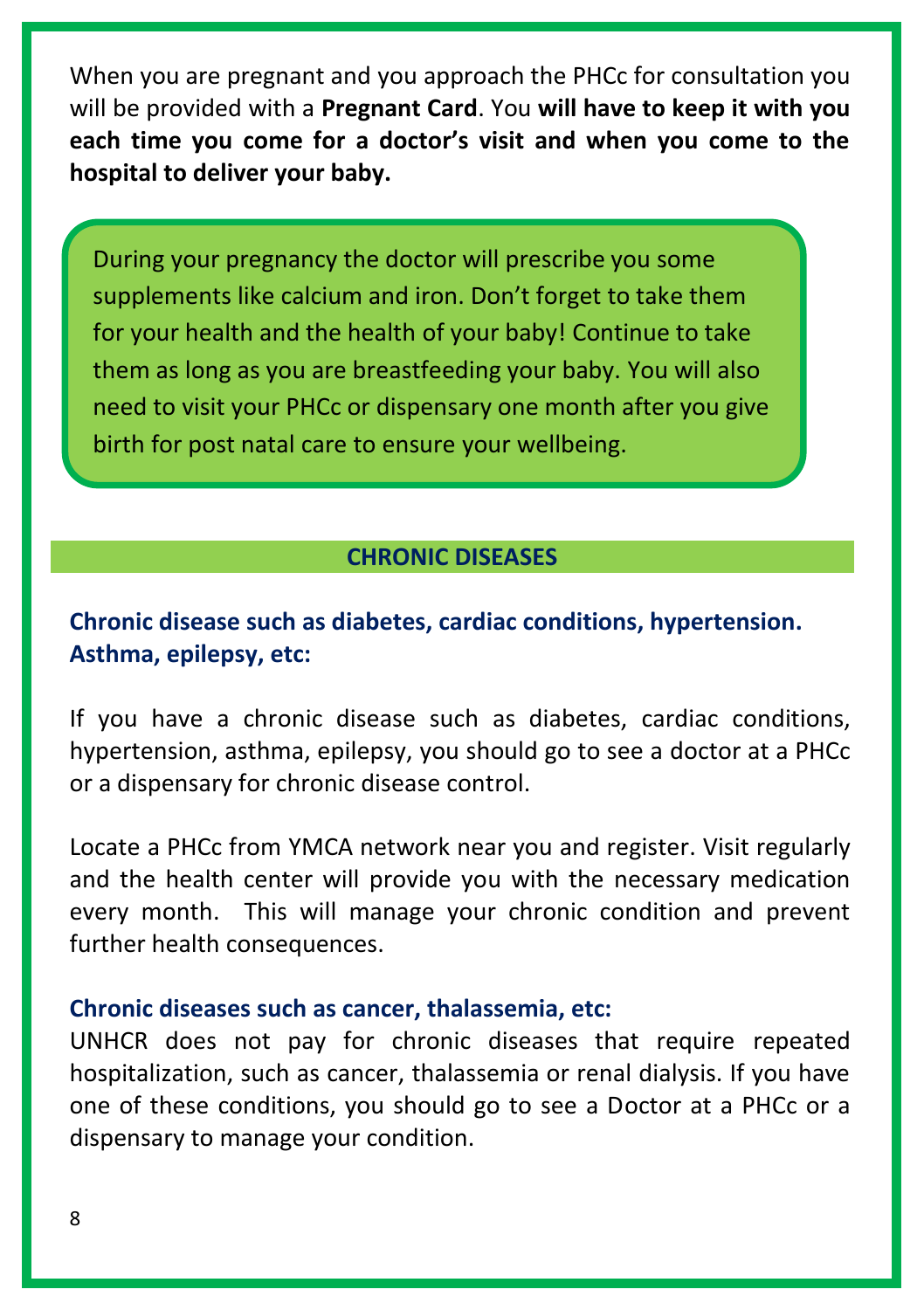In addition, UNHCR does not pay for the following treatments:

- High cost treatment when a less costly alternative treatment is equally effective and available
- Experimental, non-evidence based treatment
- Organ transplant
- Infertility treatment
- Cosmetic/plastic/reconstructive surgery
- Long term sustaining tertiary care such as treatment/rehabilitation of complications of chronic degenerative diseases, immunosuppressive treatment, new cases of haemodialysis (unless one time for life-saving), thalassemia treatment (except for life-saving blood transfusion), multiple sclerosis, etc.
- Conditions that can be treated at a PHC or dispensary
- End-Mid stage cancer (including surgery and chemotherapy)
- Long term treatment requiring nursing care

## **PHYSICAL OR MENTAL DISABILITIES**

## **I have a disabled child/family member. What kind of support and services are available?**

UNHCR and partners will pay 85% of the cost of laboratory and diagnostic tests for patients with physical or mental disabilities. The remaining 15% of the cost will be paid by the patient.

Various community support services are available. Go to your nearest PHCc or dispensary for a consultation and for more information.

| Rehabilitation Institutions for persons with specific needs |                                     |                       |  |  |  |  |  |  |
|-------------------------------------------------------------|-------------------------------------|-----------------------|--|--|--|--|--|--|
| Area                                                        | <b>Centre Name</b>                  | <b>Contact Number</b> |  |  |  |  |  |  |
| Baalbek<br>Hermel, Rachaya,<br>West Bekaa, Zahle            | El Handicap International 71-804820 |                       |  |  |  |  |  |  |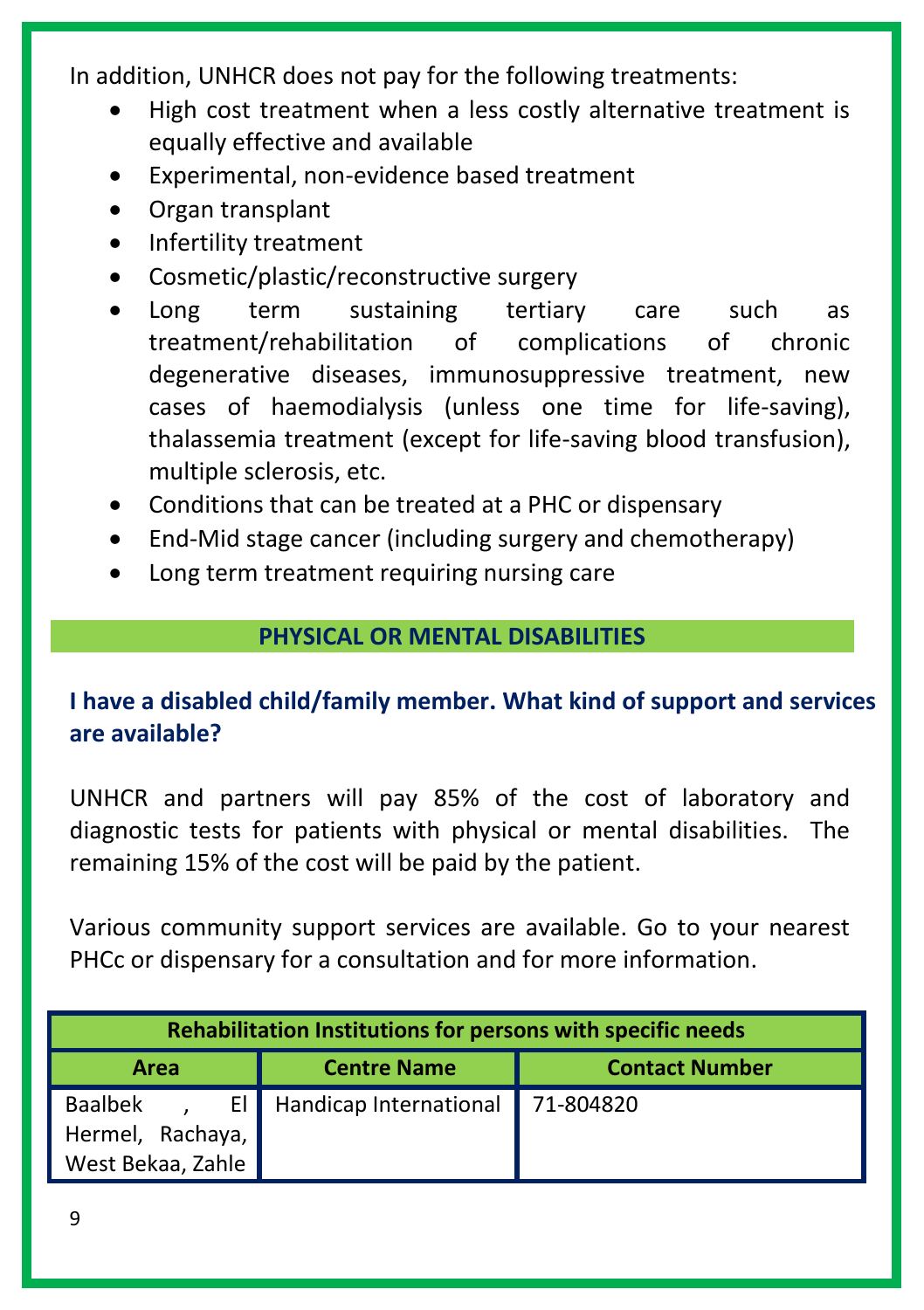| Tanaïl: Damascus Arc-En-ciel/FPSC<br>Road |               | 08-544881                                                                                                                        |  |  |
|-------------------------------------------|---------------|----------------------------------------------------------------------------------------------------------------------------------|--|--|
| All Bekaa                                 | World<br>Fund | Rehabilitation   Tony Drouby: 03-747636<br>(Prosthetic and Orthotic<br>devices, eye glasses, hearing-<br>aids). From 8am-14.00pm |  |  |

#### **TUBERCULOSIS**

#### **I have Tuberculosis. What should I do?**

You should attend a Centre for Tuberculosis treatment. Treatment is available for free. UNHCR's partners will support you for laboratory and diagnostic tests. Your family can also be tested for free.

| <b>Centres for Treatment of Tuberculosis in BEKAA</b> |                                 |                                                   |                                                                        |                              |  |  |  |  |
|-------------------------------------------------------|---------------------------------|---------------------------------------------------|------------------------------------------------------------------------|------------------------------|--|--|--|--|
| Area                                                  | <b>Centre</b>                   | <b>Address</b>                                    | Phone                                                                  | Openin<br>g hours            |  |  |  |  |
| Hermel                                                | Hermel<br>Old<br>Hospital       | President Sabri<br>Hamadeh Street<br>First floor  | Dr Kasser<br>Hamadeh<br>03724494<br>Dr Hani<br>Abdel Sater<br>03857718 | Call in<br>advance           |  |  |  |  |
| Zahleh                                                | Zahleh<br>Central<br>Dispensary | <b>GSO Building facing</b><br>Zahleh Gov Hospital | 08/821511                                                              | $8.00 -$<br>13.00<br>Mon-Fri |  |  |  |  |

#### **HIV**

#### **I am HIV positive. What treatment, support and services are available?**

Treatment is free. Please request a confidential appointment with the UNHCR Field Office closest to you, who will give you the necessary information and refer you to the National Centre for treatment. You are not required to disclose information in order to seek an appointment. **All cases are treated with the strictest of confidentiality.**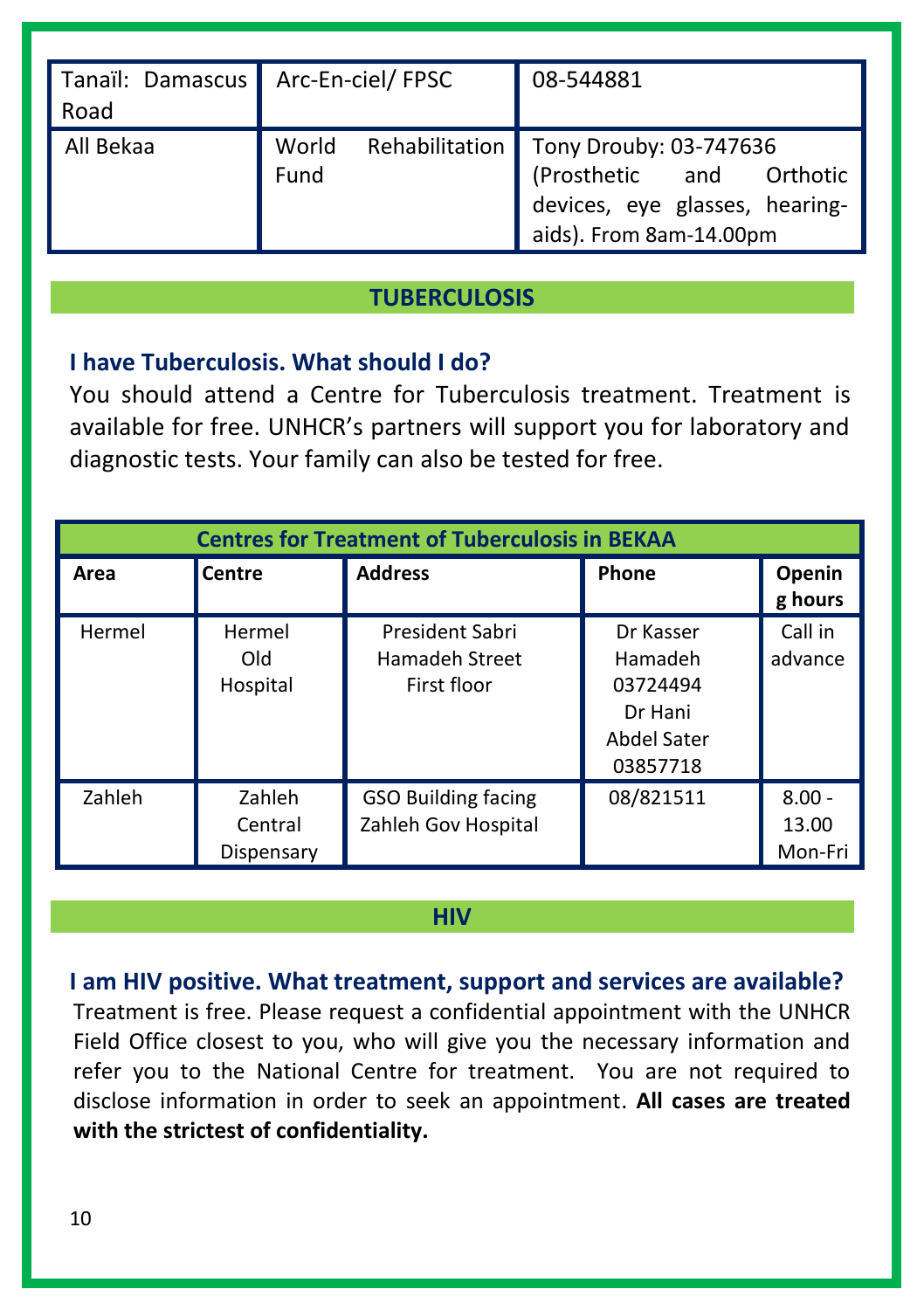## **I think I might have been infected with HIV. What should I do?**

If you suspect you have been infected with HIV, you should go immediately to the following centre to receive care. It is important that you get preventative treatment as soon as possible, preferably within 24 hours of being infected:

| <b>Centre</b>                                         | <b>Phone</b> |  |  |
|-------------------------------------------------------|--------------|--|--|
| MOSA Social Development Centre Qab Elias   08-501 334 |              |  |  |
| <b>Qab Elias PHC</b>                                  | 08-500688    |  |  |
| Hariri PHC Taanayel                                   | 08-513320    |  |  |

#### **LEISHMANIASIS**

#### **I have Leishmaniasis. What should I do?**

If you have Leishmaniasis, you should seek treatment at one of the following hospitals: Medication for Leishmania treatment is for free from The Ministry of Public Health and UNHCR pays for your consultation fees. You must contribute only LBP 3000.

|                | <b>Hospitals that treat Leishmaniasis</b>                            |                  |                                                               |  |  |  |  |  |
|----------------|----------------------------------------------------------------------|------------------|---------------------------------------------------------------|--|--|--|--|--|
| Area           | <b>Hospital/Doctor</b>                                               | <b>Telephone</b> | <b>Treating Hours</b>                                         |  |  |  |  |  |
| <b>Baalbak</b> | Baalbak Governmental Hospital<br>Dr. Jamal Othman                    | 08-370470        | Monday (12 -<br>$2:00 \text{ pm}$<br>Friday (12 - 2:00<br>pm) |  |  |  |  |  |
| Hermel         | Hermel Governmental Hospital<br>Dr. Farid El Lakkis                  | 08-225312        | Saturday (12 -<br>$2:00$ pm)                                  |  |  |  |  |  |
| Zahleh         | Zahleh Governmental Hospital<br>Elias Hrawi Dr. Souleiman El<br>Mais | 08-8256001       | Tues / Thurs/Sat<br>$(9 - 11am)$                              |  |  |  |  |  |
| Rachaya        | Rachaya Governmental Hospital<br>Dr. Samer Harb                      | 08-591503<br>/4  | Wednesday (9-<br>11 am)                                       |  |  |  |  |  |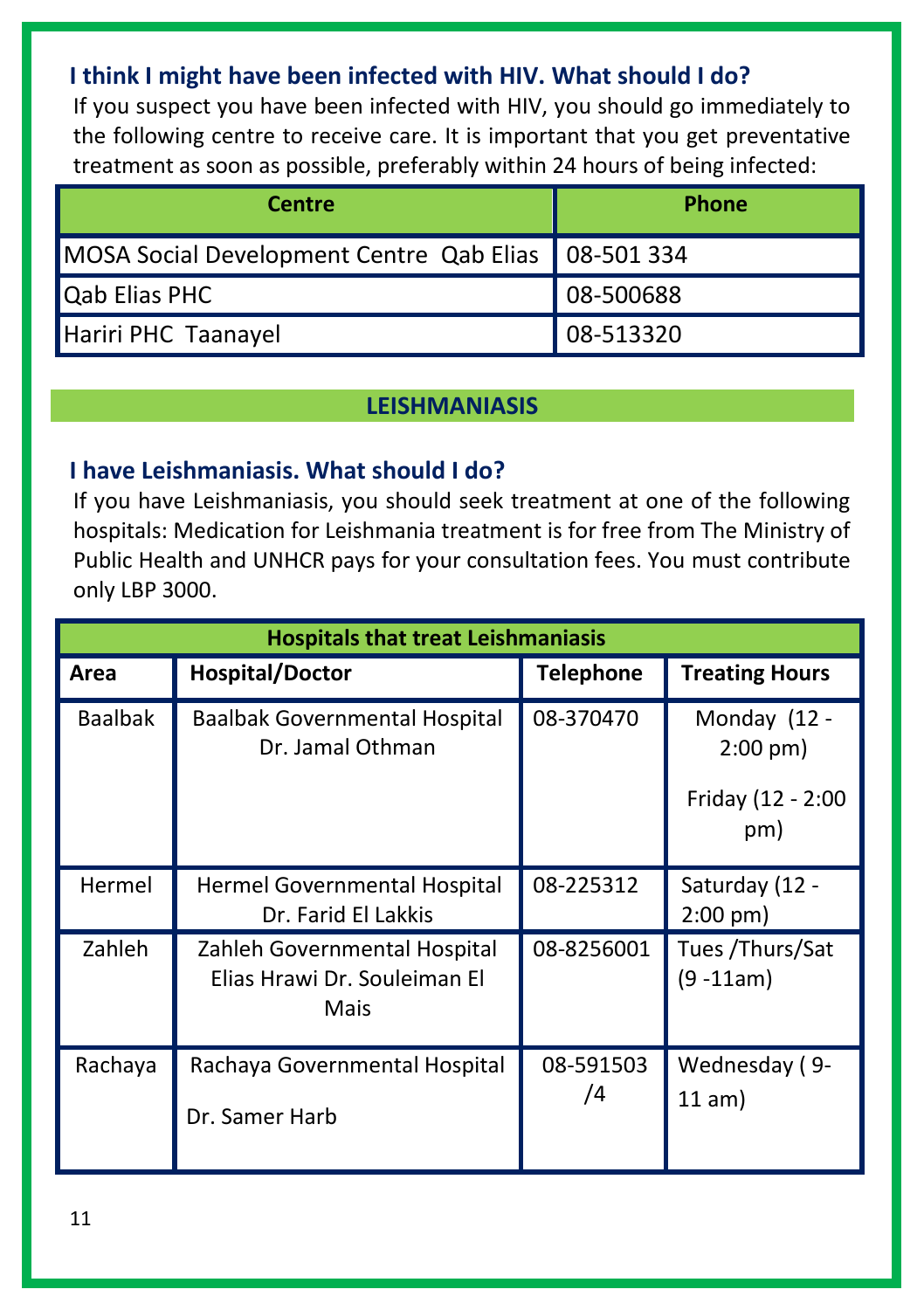#### **VACCINATIONS FOR CHILDREN**

#### **Can my child receive vaccinations in Lebanon? Where?**

Yes. Vaccinations for children are provided for free by the Ministry of Public Health through the centres listed below. First dose vaccinations of polio, measles and Vit A are available for free at all UNHCR Registration Centres. Vaccines are essential to your child's health and development and you should ensure your child receives all essential vaccinations using the vaccination schedule below:

|                    | <b>National Lebanese Vaccination Schedule</b>                                                                                             |  |  |  |  |  |
|--------------------|-------------------------------------------------------------------------------------------------------------------------------------------|--|--|--|--|--|
| Age                | Vaccine                                                                                                                                   |  |  |  |  |  |
| At birth           | Hepatitis B - First dose                                                                                                                  |  |  |  |  |  |
| 2 months           | Polio – First dose<br>Pentavalent (diphtheria-pertussis-tetanus-hepatitis B-Hib) -<br>First dose                                          |  |  |  |  |  |
| 4 months           | Polio - Second dose<br>Pentavalent vaccine (diphtheria-pertussis-tetanus-hepatitis<br>B-Hib) - Second dose                                |  |  |  |  |  |
| 6 months           | Polio – Third dose<br>Pentavalent vaccine (diphtheria- tetanus-pertussis-hepatitis<br>B-Hib) - Third dose                                 |  |  |  |  |  |
| 9 months           | Measles - First dose                                                                                                                      |  |  |  |  |  |
| 12 months          | Measles, Mumps and Rubella (MMR) - First dose                                                                                             |  |  |  |  |  |
| 18 months          | Polio - First booster dose<br>Tetravalent vaccine (diphtheria-tetanus-pertussis-Hib) - First<br>booster dose                              |  |  |  |  |  |
| 4-5 years          | Polio – Second booster dose<br>DTP (diphtheria-tetanus-pertussis) - Second booster dose<br>Measles, Mumps and Rubella (MMR) - Second dose |  |  |  |  |  |
| $10 - 12$<br>years | Polio - Third booster dose<br>DT (diphtheria-tetanus) - Third booster dose                                                                |  |  |  |  |  |
| $16-18$            | Polio - Fourth booster dose                                                                                                               |  |  |  |  |  |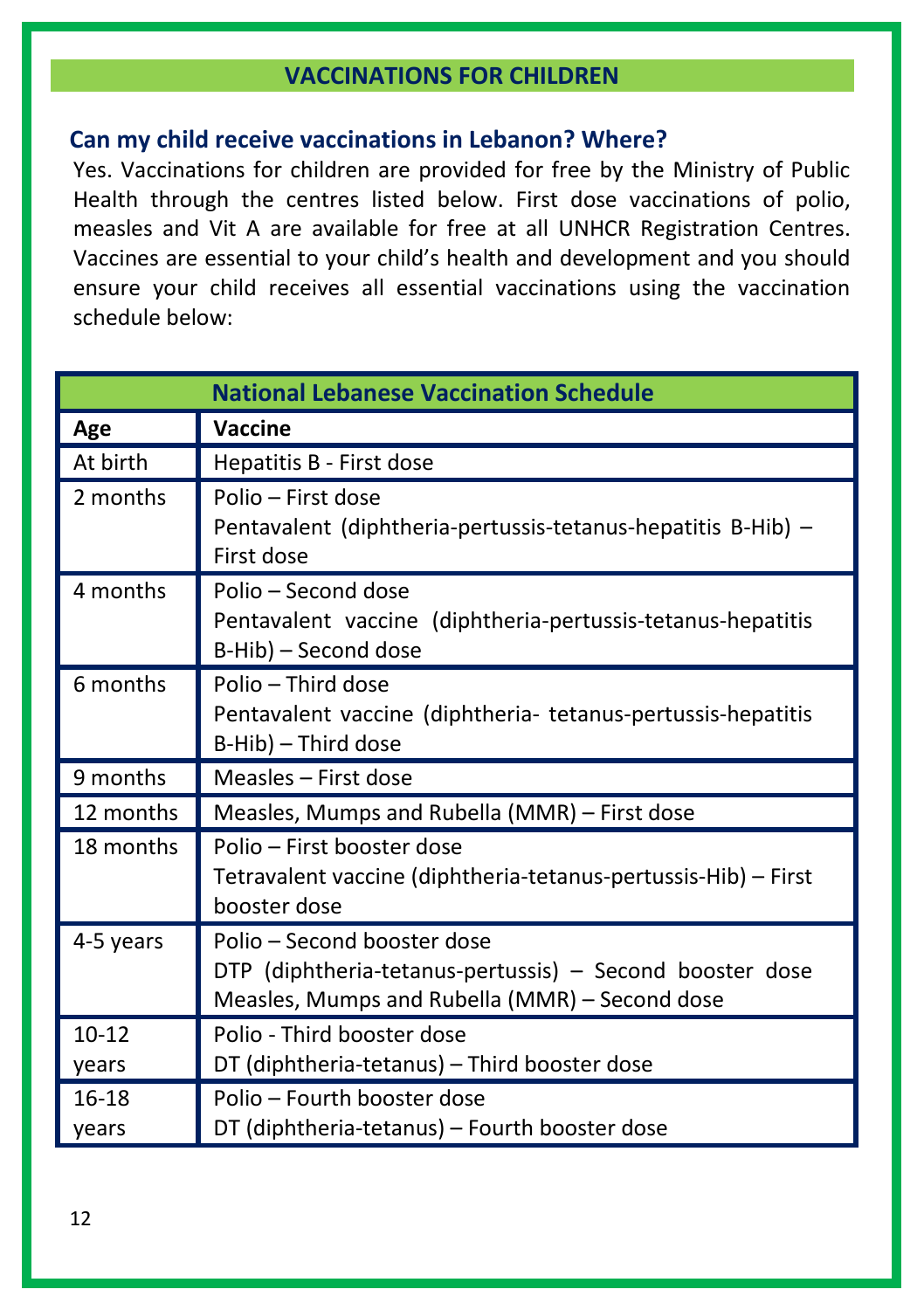## **PHCc AND DISPENSARIES IN BEKAA**

|                                                                                                                 | <b>Services</b>       |                           |                                                      |                       |                          |                                                                    |
|-----------------------------------------------------------------------------------------------------------------|-----------------------|---------------------------|------------------------------------------------------|-----------------------|--------------------------|--------------------------------------------------------------------|
| PHC centre's name and<br>address                                                                                | <b>Health</b><br>care | <b>Social</b><br>services | <b>Mental</b><br>and<br>Psycho-<br>social<br>support | <b>Dental</b><br>care | Phone<br>number          | <b>Opening hours</b>                                               |
| Rafic Hariri (RH) PHC, Raas<br>El Sarej Street, Aarsal,<br>Bekaa(IMC)                                           |                       |                           |                                                      |                       | 08-241231                | 8 am - 4 pm<br>(Mon - Sat)                                         |
| Rafic Hariri PHC centre,<br>Soleh street next to<br>Makassed Mosque,<br>Baalbek(IMC)                            |                       |                           |                                                      |                       | 08-377731                | 8 am - 4 pm<br>(Mon - Sat)                                         |
| Rafic Hariri PHC, main street<br>facing supermarket Zrein,<br>Taanayel, Zahle(IMC)                              |                       |                           |                                                      |                       | 08-513320                | 8 am - 4 pm<br>(Mon - Sat)                                         |
| Terbol PHC, Near<br>Municipality Building (IMC)                                                                 |                       |                           |                                                      |                       | 08-955688                | 8 am - 2 pm<br>(Mon - Sat)                                         |
| MOSA center Baalbek, Ras<br>el Ein street, Zgheib building<br>next to Fransabank(IMC)                           |                       |                           |                                                      |                       | 08-370891                | 8 am - 2 pm (Mon<br>- Thurs)<br>8 - 11 am (Fri)<br>8 - 12 am (Sat) |
| <b>IHS (Islamic Health Care</b><br>Society) Clinic Hermel,<br>Primary Healthcare(IMC)                           |                       |                           |                                                      |                       | 08-201310                | 8 am - 4 pm All<br>days)                                           |
| Al Quasser, PHC IHS<br>(Islamic Health Care<br>Society) Clinic,<br>Primary Healthcare(IMC)                      |                       |                           |                                                      |                       | 03 537129                | 8 am - 3 pm (all<br>days<br>ER: 24 hours/7<br>days                 |
| Laboue PHC MOPH, 250<br>meter from the principal<br>road from the junction,<br>Laboue, Aarsal, Baalbek<br>(IMC) |                       |                           |                                                      |                       | 71-738938,<br>03-837383, | 8 am - 2 pm<br>(Mon-Fri)                                           |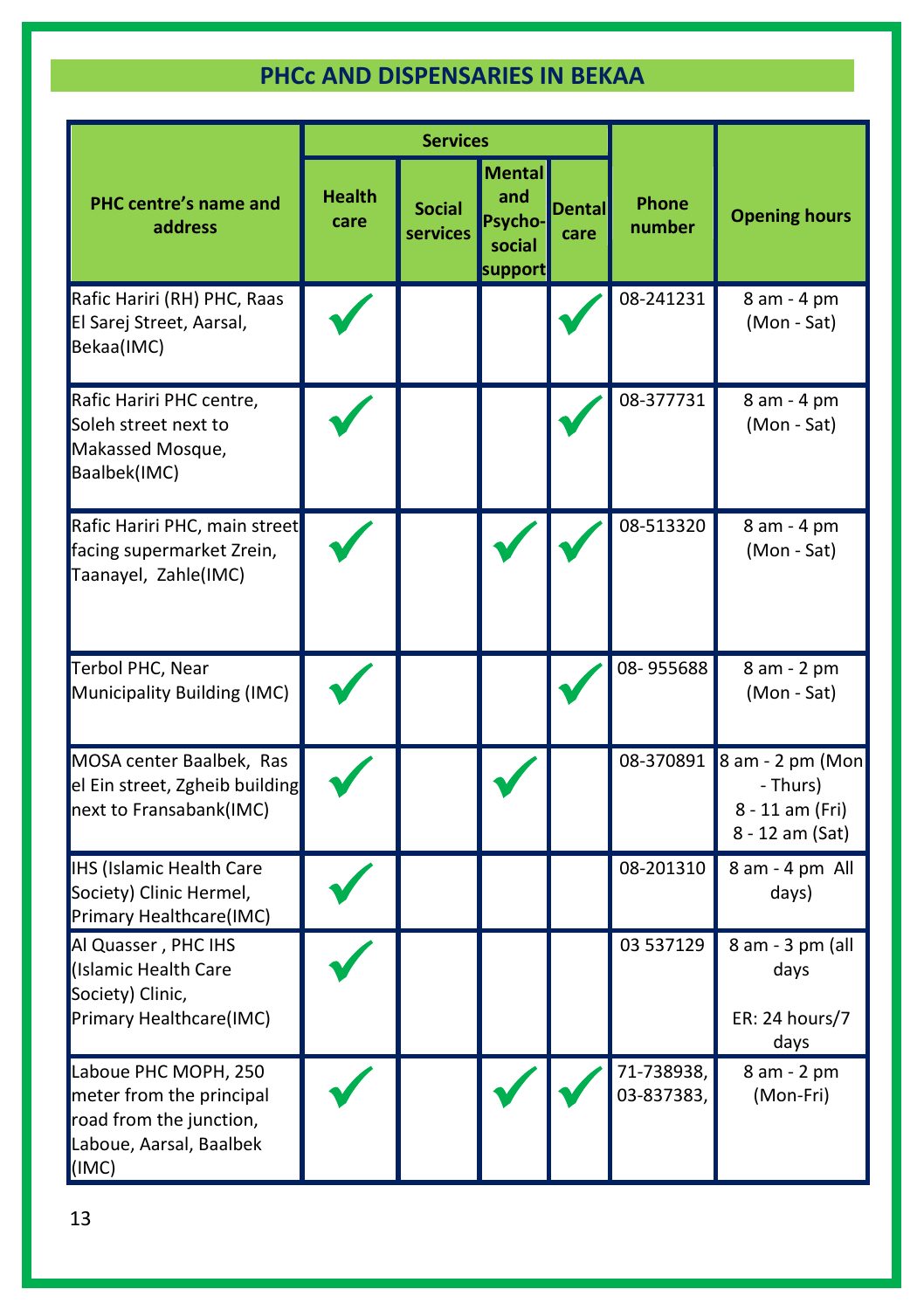|                                                                                                            |                       | <b>Services</b>           |                                                      |                       |                 |                                                 |  |
|------------------------------------------------------------------------------------------------------------|-----------------------|---------------------------|------------------------------------------------------|-----------------------|-----------------|-------------------------------------------------|--|
| <b>PHC centre's name and</b><br>address                                                                    | <b>Health</b><br>care | <b>Social</b><br>services | <b>Mental</b><br>and<br>Psycho-<br>social<br>support | <b>Dental</b><br>care | Phone<br>number | <b>Opening hours</b>                            |  |
| IHS (Islamic Health Care<br>Society) Clinic,<br>PHC, Ali el Nahri (IMC)                                    |                       |                           |                                                      |                       | 03-930667       | 8 am - 3 pm<br>All week except<br>Friday        |  |
| IHS (Islamic Health Care<br>Society) Clinic,<br>PHC, Shmestar (IMC)                                        |                       |                           |                                                      |                       | 03-565171       | 8 am - 3 pm (all<br>days                        |  |
| Kherbet Rouhal -RHF clinic<br>(Rafic Heriri PHC) (IMC)                                                     |                       |                           |                                                      |                       | 08-564321       | Monday-Friday<br>8am-2pm<br>Saturday<br>8am-1pm |  |
| Qaraoun - RHF clinic (Rafic<br>Heriri PHC) (IMC)                                                           |                       |                           |                                                      |                       | 08-630440       | Monday-Friday<br>8am-2pm<br>Saturday<br>8am-1pm |  |
| El Ouaq PHC, next to Saint<br>Elias Church, El Hermel<br>(MDM)                                             |                       |                           |                                                      |                       | 03-703193       | $9$ am $-3$ pm<br>(Mon - Sat)                   |  |
| MSF clinic, Ed Daoura, El<br><b>Hermel at "Meeting</b><br>Association for Human and<br>Development Center' |                       |                           |                                                      |                       | 08-375036       | 8:30 am - 5pm<br>(Mon, Tues &<br>Wed)           |  |
| MSF - Irchad clinic, Arsaal,<br><b>Baalbek</b>                                                             |                       |                           |                                                      |                       | 08-375036       | 8:30am - 5 pm<br>(Mon - Fri)                    |  |
| <b>MSF clinic in Baalbeck</b><br>(Chikan neighbourhood                                                     |                       |                           |                                                      |                       | 08-375036       | 8:30am - 5 pm<br>(Mon - Thur)                   |  |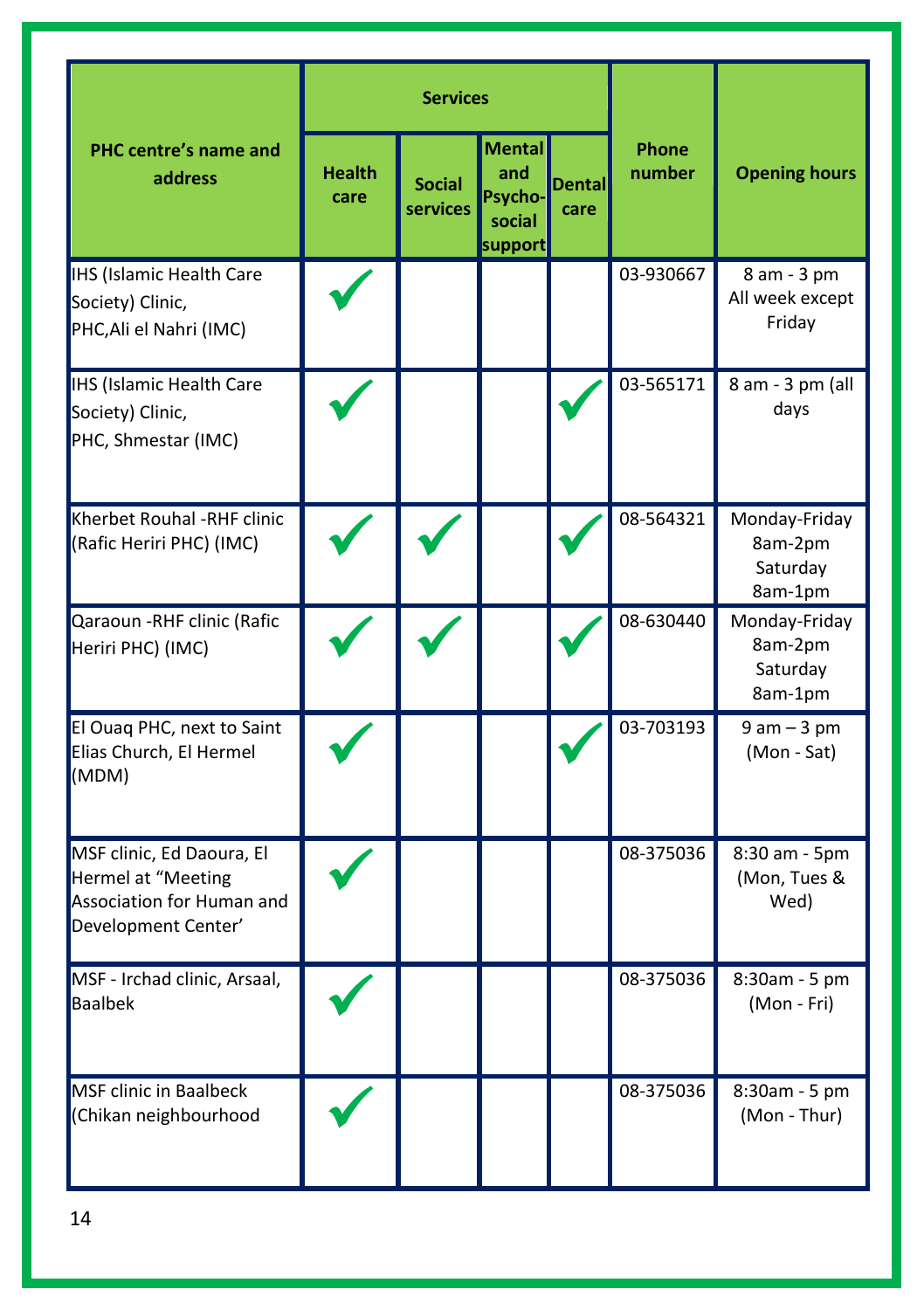|                                                                                                   |                       | <b>Services</b>                  |                                                      |                |                        |                                                                              |
|---------------------------------------------------------------------------------------------------|-----------------------|----------------------------------|------------------------------------------------------|----------------|------------------------|------------------------------------------------------------------------------|
| <b>PHC centre's name and</b><br>address                                                           | <b>Health</b><br>care | <b>Social</b><br><b>services</b> | <b>Mental</b><br>and<br>Psycho-<br>social<br>support | Dental<br>care | Phone<br>number        | <b>Opening hours</b>                                                         |
| MSF clinic in Majdel Anjar<br>at Al Hudod Sport Club,<br>Bekaa                                    |                       |                                  |                                                      |                | 08-375036              | 8.30am - 5 pm<br>(Mon - Fri)                                                 |
| El Ain PHC, El Ain- Principal<br>Road, Baalbek, near Abou<br><b>Nour Foundation</b><br>(AMEL/MDM) |                       |                                  |                                                      |                | 08-325141              | 8 am - 2 pm<br>(Mon - Sat)                                                   |
| Aarsal PHC, Principal Road,<br>Baalbek, near Montaha<br>Pharmacy (AMEL)                           |                       |                                  |                                                      |                | 08-240413              | $8 am - 2 pm$<br>(Mon - Sat)                                                 |
| Kamed el Loz PHCC, West<br>Bekaa, near Fares Galery<br>(AMEL/MDM)                                 |                       |                                  |                                                      |                | 03-814903              | $8 am - 2 pm$<br>(Mon - Sat)                                                 |
| Machgara PHC, Principal<br>road, West Bekaa (AMEL)                                                |                       |                                  |                                                      |                | 08-651703              | $8 am - 2 pm$<br>(Mon - Sat)                                                 |
| Shmestar PHC, Public<br>square near the mosque<br>(Amel)                                          |                       |                                  |                                                      |                | 08-330138              | $8 am - 2 pm$<br>(Mon - Sat)                                                 |
| Bar Elias PHC Center, Zahle<br>(Save the children)                                                |                       |                                  |                                                      |                | 08-510 018             | 8:30 am - 2 pm<br>(Mon-Sat)<br>8:30 am-12:30<br>pm (Fri)                     |
| Qabb Elias PHC Center,<br>Zahle<br>(Save the children)                                            |                       |                                  |                                                      |                | 08-500688              | 8:30 am - 5 pm<br>(Mon - Sat)                                                |
| MOSA center Zahle, Hawch<br>El Omara Near Lebanese<br>University-faculty of<br>literature         |                       |                                  |                                                      |                | 08-815101<br>08-815102 | 08-815100 8 am - 2 pm (Mon<br>- Thurs)<br>8 - 11 am (Fri)<br>8 - 12 am (Sat) |
| MOSA center, Rachaya,<br>near public school                                                       |                       |                                  |                                                      |                | 08-591106              | 8 am - 2 pm (Mon<br>- Thurs)<br>8 - 11 am (Fri)<br>8 - 12 am (Sat)           |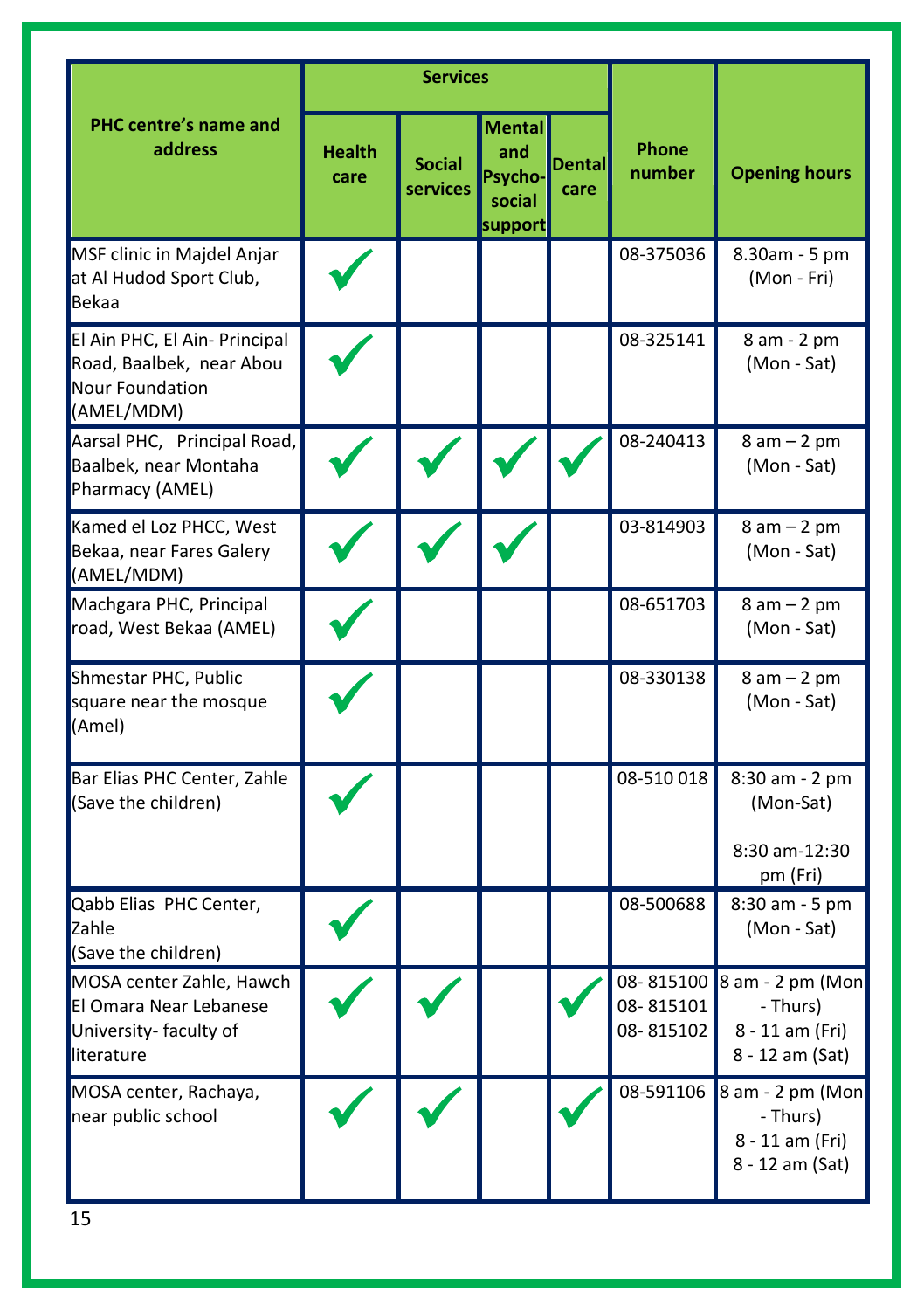|                                                                                                                                                                                                                |                       | <b>Services</b>           |                                                             |                       |                                     |                                                                    |  |
|----------------------------------------------------------------------------------------------------------------------------------------------------------------------------------------------------------------|-----------------------|---------------------------|-------------------------------------------------------------|-----------------------|-------------------------------------|--------------------------------------------------------------------|--|
| <b>PHC centre's name and</b><br>address                                                                                                                                                                        | <b>Health</b><br>care | <b>Social</b><br>services | <b>Mental</b><br>and<br><b>Psycho-</b><br>social<br>support | <b>Dental</b><br>care | Phone<br>number                     | <b>Opening hours</b>                                               |  |
| MOSA center Jeb Janine,<br>main road                                                                                                                                                                           |                       |                           |                                                             |                       | 08-660650                           | 8 am - 2 pm (Mon<br>- Thurs)<br>8 - 11 am (Fri)<br>8 - 12 am (Sat) |  |
| MOSA center, El Marj, near<br>Municipality                                                                                                                                                                     |                       |                           |                                                             |                       | 03-782324                           |                                                                    |  |
| AMEL mobile clinic in<br>Baalbek area<br>(Ras Baalbek, Fakehe,<br>Jdaide, el zeytoun, Nabi<br>Osmane, Laboue, El<br>Amhazieh\, En Nouqra,<br>Moqraq, Sbouba, Bejjaje,<br>Talia, El Tall, El Zira,<br>Jabboule) |                       |                           |                                                             |                       | 08-325141<br>03-064851<br>70-275640 | Mon-Friday<br>8am-2pm                                              |  |
| AMEL mobile clinic in West<br>Bekaa (Machgara, Qaraoun,<br>Sohmor, Lala, Baaloul, , Ain<br>et Tine, Aitanit, Mansoura<br>Berghoz, El Katrani)                                                                  |                       |                           |                                                             |                       | 08-651703                           | Mon-Friday<br>8am-12pm                                             |  |
| Amel mobile clinic in West<br>Bekaa and Rachaya(Khirbit<br>Kanafar,<br>Kefraya, Manara, Mdoukha,<br>Khirbit Rouha, El Sawiri,<br>Dahr el Ahmar, Kfardinis,<br>Rafid, Soultan Yaakoub,<br>Loucy)                |                       |                           |                                                             |                       | 03-814903                           | Mon-Friday<br>8am-2pm                                              |  |
| Caritas Liban,<br>-Taalabaya<br>-Zahle(Evangelical Church)<br>-Deir Ahmar -Baalbeck<br>Nabi Chit Hawch El Oumara<br>Aradi Chaat                                                                                |                       |                           |                                                             |                       | 76-321144                           | 9am-1pm<br>Monday - Friday                                         |  |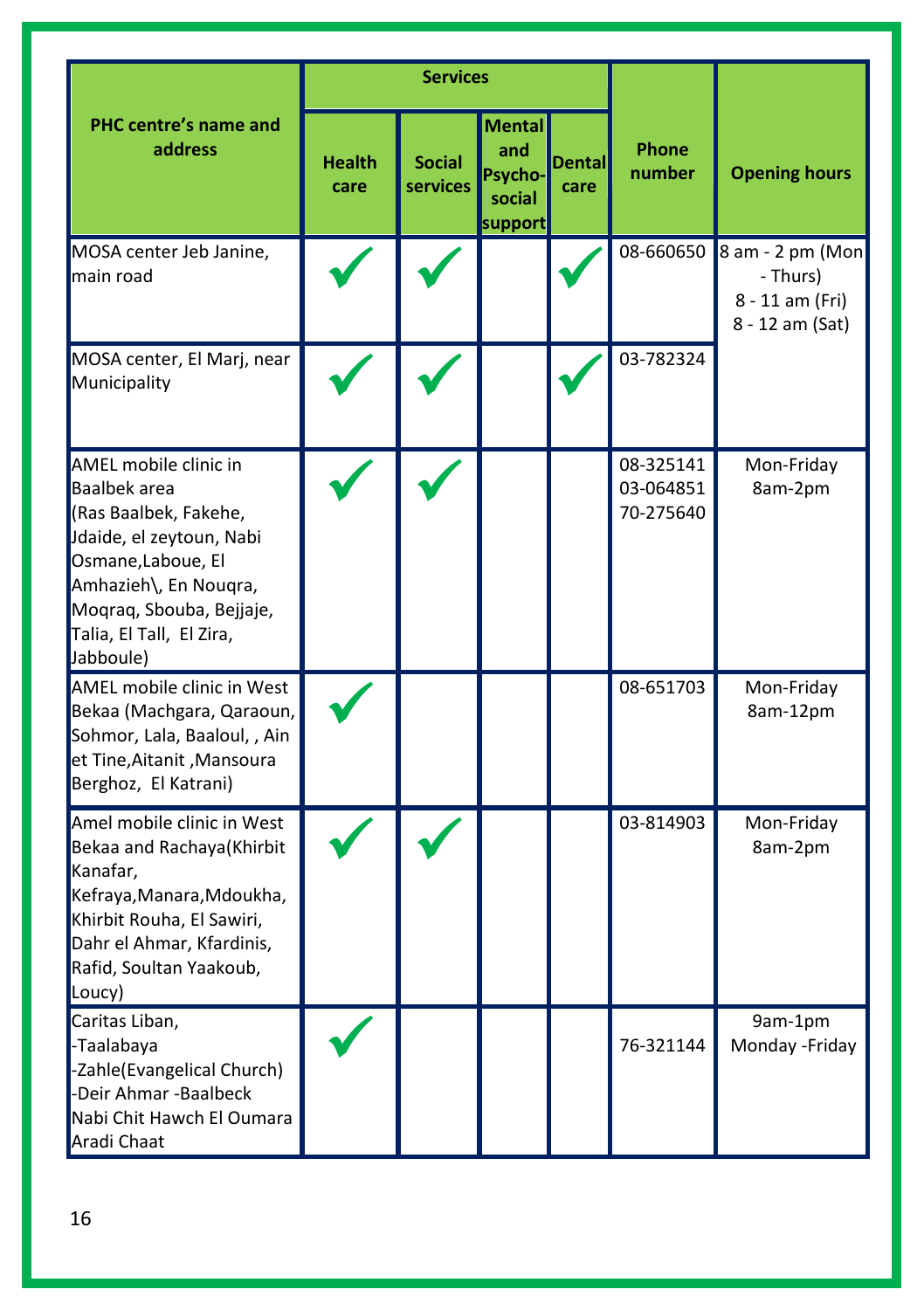| PHC centre's name and<br>address                                                                                                                                                  | <b>Services</b>       |                           |                                                      |                |                 |                                                         |
|-----------------------------------------------------------------------------------------------------------------------------------------------------------------------------------|-----------------------|---------------------------|------------------------------------------------------|----------------|-----------------|---------------------------------------------------------|
|                                                                                                                                                                                   | <b>Health</b><br>care | <b>Social</b><br>services | <b>Mental</b><br>and<br>Psycho-<br>social<br>support | Dental<br>care | Phone<br>number | <b>Opening hours</b>                                    |
| CLMC PHC. Hawch El<br>Omara-Zahle-Clinic Dr<br>Joseph Hrawi before- Near<br>Saint Elias Church                                                                                    |                       |                           |                                                      |                | 08-806291       | Monday till<br>Friday: 8am-2pm                          |
| Humedica, Zahle, Faida<br>(Saadnayel), Rowda (Istabl),<br>Terbol, Dalhamiye, Qabb<br>Elias, Deir Zenoun- Bar<br>Elias- Jdita- Kfar Zabad-<br>Madina Sinaiiya- Rayak-<br>Chamsine) |                       |                           |                                                      |                | 78-953755       | First round: 9am-<br>12pm<br>Second round:<br>1pm-4pm   |
| LRC MMU (Talia - El Khoder<br>- Hawch El Nabi - Hawch el<br>Rafqua - Hawch Sneid -<br>Bouday                                                                                      |                       |                           |                                                      |                | 70 523971       | Monday- Friday<br>8am-2pm                               |
| IMC mobile clinic (Houch el<br>Harime, Khiara, Ghazze, El<br>Mari)                                                                                                                |                       |                           |                                                      |                | 71-801935       | 09am-01pm                                               |
| IMC mobile clinic (Arsal)                                                                                                                                                         |                       |                           |                                                      |                | 71 801935       | Mon-Friday<br>9am-1pm                                   |
| Amel mobile clinic (Arsal)                                                                                                                                                        |                       |                           |                                                      |                | 08 240413       | Monday-<br>Tuesday-<br>Thursday-Friday<br>8.30am-1.30pm |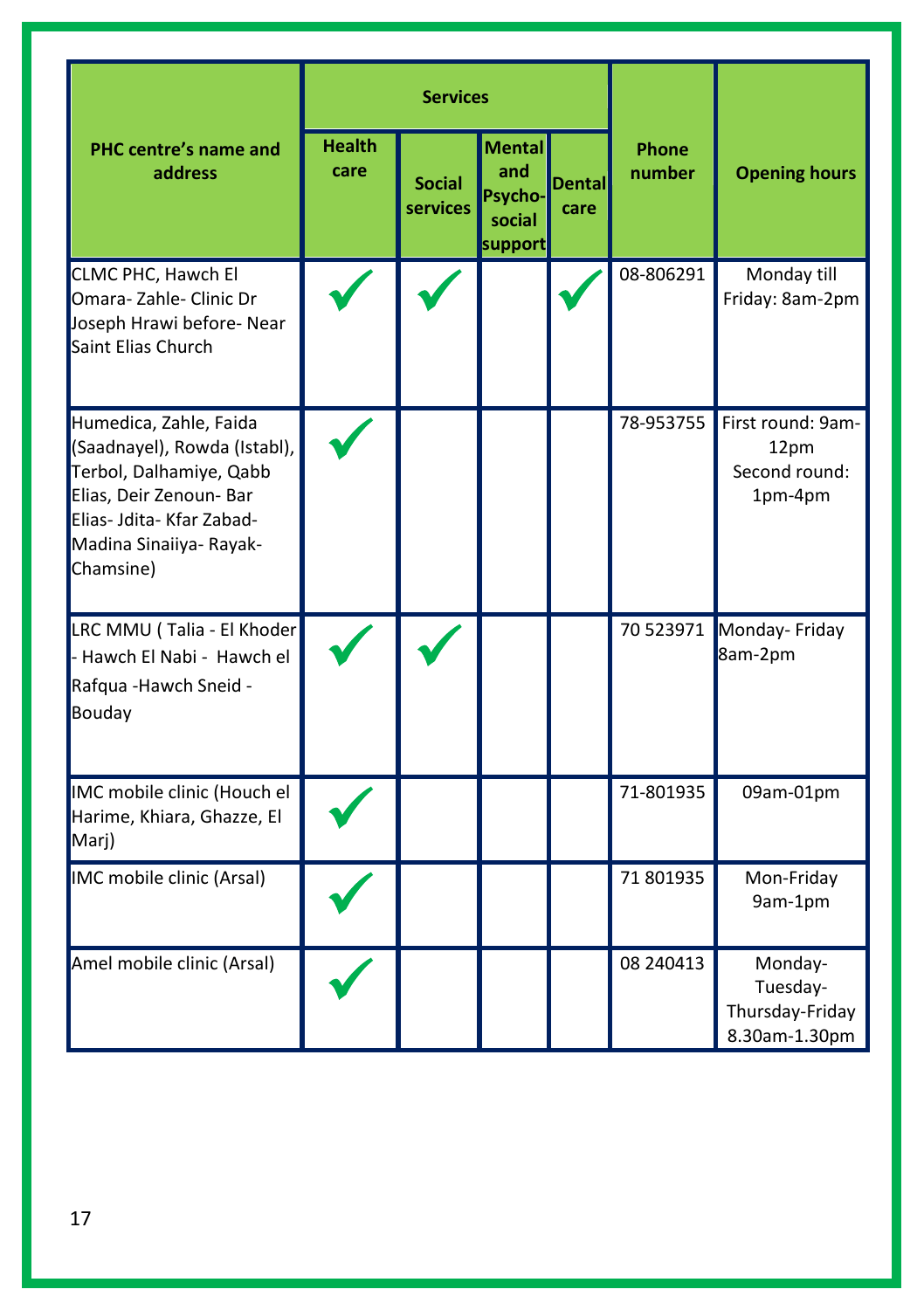## **SOCIAL SUPPORT**

| <b>UNHCR Partners if you need Social Support</b> |           |  |  |  |  |
|--------------------------------------------------|-----------|--|--|--|--|
| Liban Migrant Centre(food-NFI-<br>Caritas        | 03 537371 |  |  |  |  |
| information on shelters)                         |           |  |  |  |  |
| Danish Refugee Council (Food-NFI-social          | 78 873017 |  |  |  |  |
| assessments- information on shelters-            |           |  |  |  |  |
| people with specific needs)                      |           |  |  |  |  |
| Save the children (education-child               | 70 936186 |  |  |  |  |
| protection)                                      |           |  |  |  |  |
|                                                  |           |  |  |  |  |

## **HOSPITALS IN BEKAA**

| <b>Hospitals</b>                            | <b>Address</b>                          | <b>Phone number</b> |  |
|---------------------------------------------|-----------------------------------------|---------------------|--|
| Chtaura Hospital                            | Chtaura                                 | 08-544022           |  |
| <b>Taanayel General Hospital</b><br>(Rahme) | Zahle                                   | 08-545100           |  |
| <b>Hermel Governmental</b>                  | Hermel                                  | 08-225312           |  |
| <b>Hamed Farhat</b>                         | Jeb Jennine                             |                     |  |
| Bekaa Hospital                              | <b>Baalbak</b>                          | 08-543150           |  |
| Al Rayan Hospital                           | Main road, Charaouneh<br>area. Baalbeck | 08-374182           |  |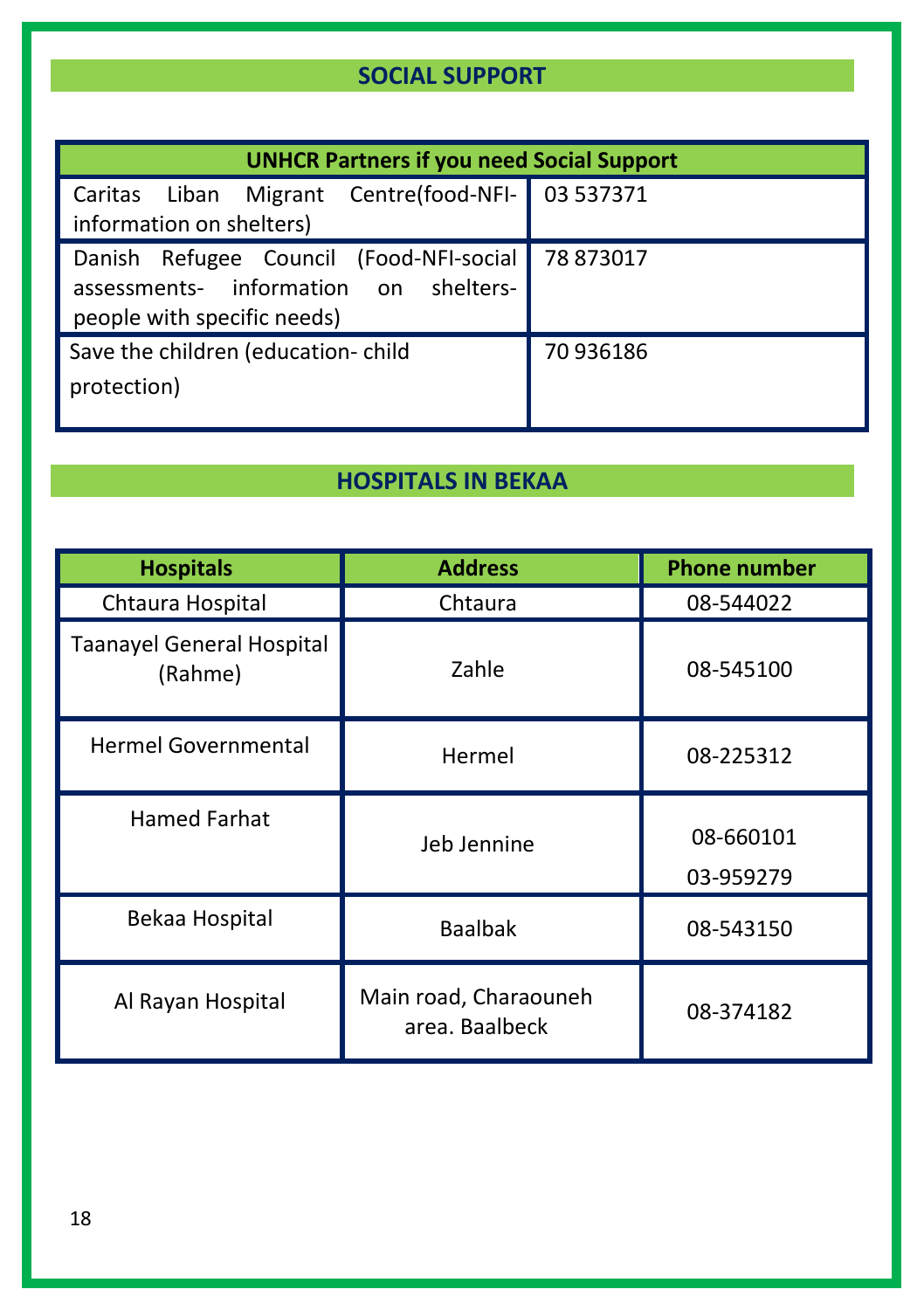## **CONTACT NUMBERS AND HOTLINES OF PARTNERS**

For medical emergency in Bekaa Lebanon, call the GlobeMed Lebanon Hotline **01-518111**. There are other hotlines available as indicated below.



| Area         | <b>Partner</b>                                                      | <b>Hotline</b> |
|--------------|---------------------------------------------------------------------|----------------|
| <b>Bekaa</b> | GlobeMed Lebanon for hospitalization                                | 01-518111      |
|              | International Medical Corps (for Primary and<br>mental health care) | 71-801935      |
|              | Restart Center for mental health care                               | 76-708083      |